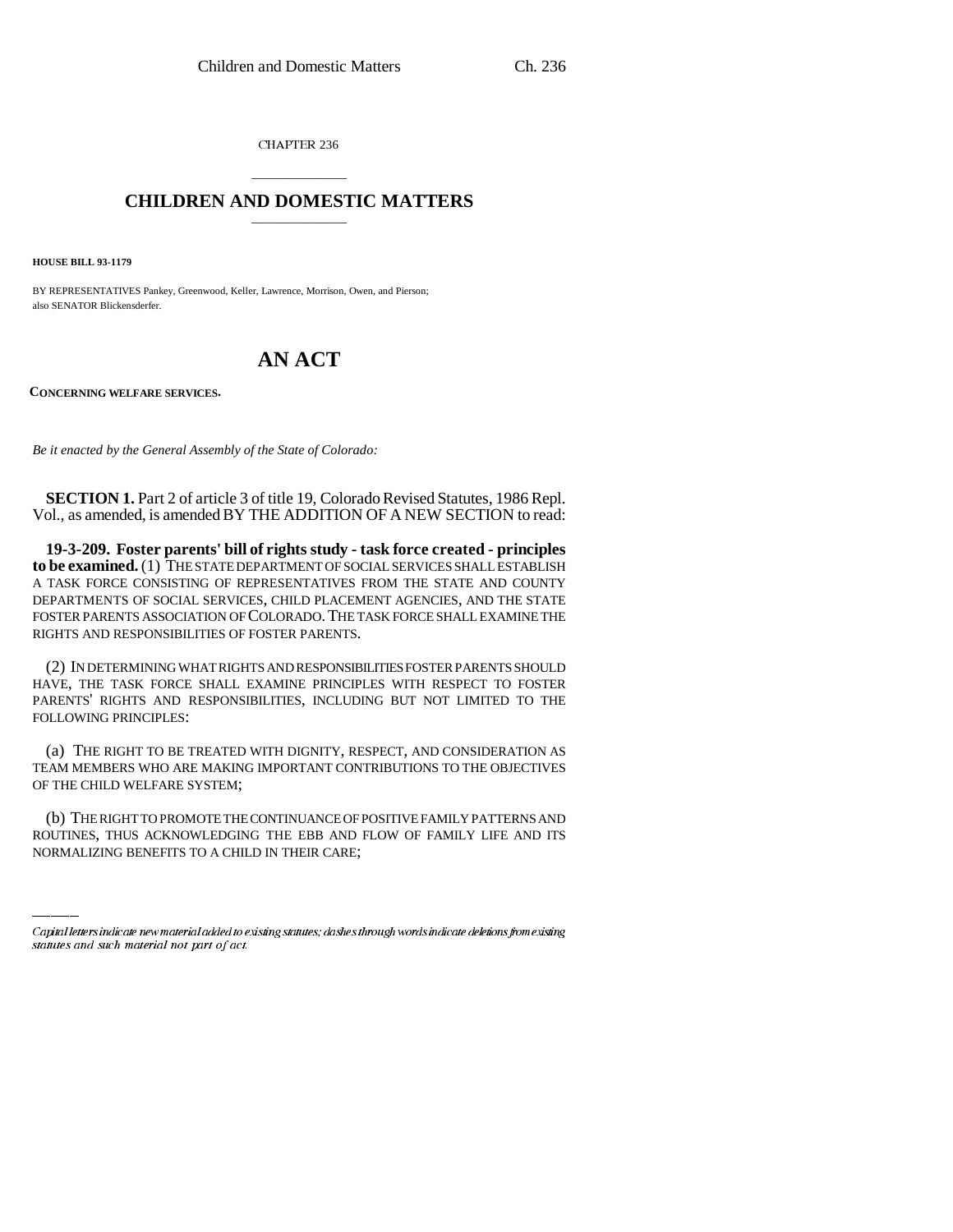## Ch. 236 Children and Domestic Matters

(c) THE RIGHT TO BE PROVIDED TRAINING AND TO BE GIVEN SUPPORT IN IMPROVING THEIR SKILLS IN PROVIDING DAILY CARE AND MEETING THE SPECIAL NEEDS OF A CHILD IN THEIR CARE;

(d) THE RIGHT TO BE INFORMED AS TO HOW TO CONTACT THE APPROPRIATE CHILD PLACEMENT AGENCY AND RECEIVE SUPPORTIVE SERVICES ON A TWENTY-FOUR-HOUR BASIS;

(e) THE RIGHT TO RECEIVE TIMELY FINANCIAL REIMBURSEMENT FOR THEIR QUALITY AND KNOWLEDGEABLE CARE OF A CHILD;

(f) THE RIGHT TO OBJECT TO A PLACEMENT RECOMMENDATION FOR A PARTICULAR CHILD;

(g) THE RIGHT TO TAKE LEAVE FROM FOSTER PARENTING AS NEEDED;

(h) THE RIGHT TO ASSURANCES WITH RESPECT TO THEIR FAMILY'S HEALTH OR SAFETY;

(i) THE RIGHT TO HAVE A CLEAR UNDERSTANDING OF A PLACEMENT AGENCY'S PLAN CONCERNING THE PLACEMENT OF A CHILD IN THEIR HOME;

(j) THE RIGHT, WHEN SUBJECT TO AN INVESTIGATION OF THEIR HOME, TO HAVE THE INVESTIGATION CONDUCTED BY AN AGENCY OR UNIT WITHIN THE AGENCY OTHER THAN THE AGENCY OR UNIT THAT ISSUES LICENSES FOR FOSTER CARE HOMES, IN ORDER TO REDUCE ANY CONFLICT OF INTEREST OR THE APPEARANCE OF SUCH A CONFLICT, AND TO HAVE WRITTEN RESULTS OF THE INVESTIGATION DELIVERED TO THE FOSTER PARENTS NO LATER THAN THREE WEEKS AFTER SUCH INVESTIGATION WAS CONDUCTED;

(k) THE RIGHT, AT ANY TIME DURING WHICH A CHILD IS PLACED WITH THE FOSTER PARENT, TO REQUEST ANY ADDITIONAL OR NECESSARY INFORMATION THAT IS RELEVANT TO THE CARE OF THE CHILD;

(l) THE RIGHT TO BE NOTIFIED OF ALL SCHEDULED MEETINGS AND STAFFINGS CONCERNING THE FOSTER CHILD IN ORDER TO ACTIVELY PARTICIPATE IN THE CASE PLANNING AND DECISION-MAKING PROCESS REGARDING THE CHILD IN THEIR CARE, INCLUDING THE RIGHT TO BE INFORMED OF DECISIONS MADE BY THE COURTS OR THE AGENCY CONCERNING THE CHILD. A FOSTER PARENT'S INPUT SHALL BE CONSIDERED IN THE SAME MANNER AS INFORMATION PRESENTED BY ANY OTHER PROFESSIONAL ON THE TEAM. FOSTER PARENTS MAY COMMUNICATE WITH OTHER PROFESSIONALS WHO WORK WITH THE FOSTER CHILD, SUCH AS THERAPISTS, DOCTORS, AND TEACHERS.

(m) THE RIGHT TO BE PROVIDED, IN A TIMELY AND CONSISTENT MANNER, WITH ANY INFORMATION A CASEWORKER HAS REGARDING THE CHILD AND THE CHILD'S BIOLOGICAL FAMILY, WHICH INFORMATION IS PERTINENT TO THE CARE AND NEEDS OF THE CHILD AND TO THE MAKING OF A PERMANENCY PLAN FOR THE CHILD;

(n) THE RIGHT TO REASONABLE NOTICE OF ANY CHANGE IN A CHILD'S CASE PLAN OR OF PLANS TO TERMINATE THE PLACEMENT OF THE CHILD WITH THE FOSTER PARENTS AND OF THE REASONS FOR THE CHANGE OR TERMINATION OF PLACEMENT;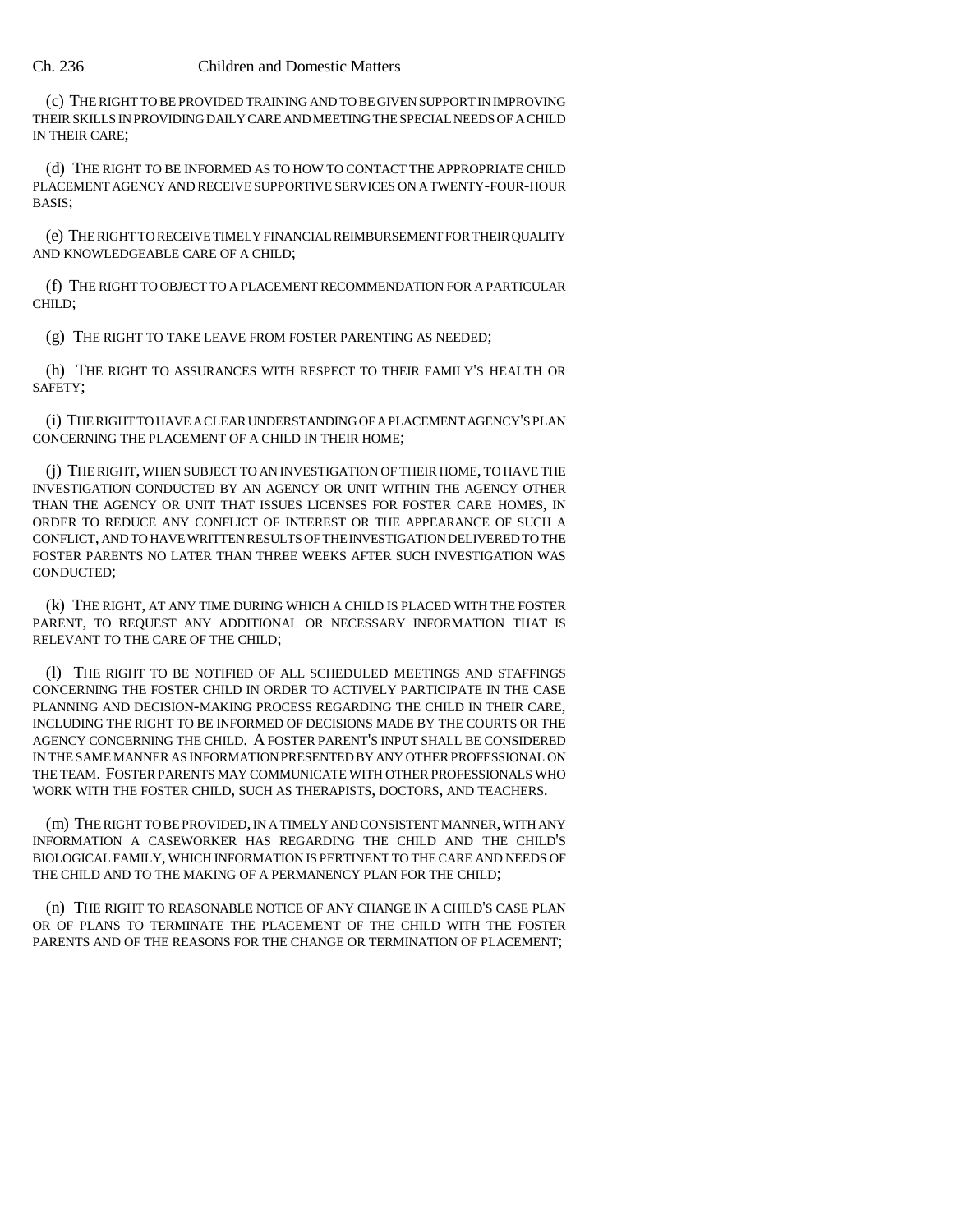(o) THE RIGHT TO BE NAMED AS AN INTERESTED PARTY FOR ANY COURT PROCEEDING INVOLVING THE CHILD;

(p) THE RIGHT, UPON REQUEST, TO BE ADVISED BY THE COUNTY DEPARTMENT OF SOCIAL SERVICES AS TO THE DATE AND TIME OF ANY COURT HEARINGS, THE NAME OF THE JUDGE OR MAGISTRATE HEARING THE CASE, AND THE COURT'S DOCKET NUMBER OF THE CASE;

(q) THE RIGHT TO BE NOTIFIED WHEN A FOSTER CHILD WHO HAS FORMERLY BEEN PLACED SUCCESSFULLY WITH THE FOSTER PARENTS IS TO BE RE-ENTERED INTO FOSTER CARE PLACEMENT AND TO BE CONSIDERED AS AN APPROPRIATE PLACEMENT FOR THE CHILD IN ORDER TO MAINTAIN CONTINUITY FOR THE CHILD; EXCEPT THAT SUCH CONSIDERATION SHOULD NOT BE DEEMED A LEGAL PRESUMPTION IN FAVOR OF THE FOSTER PARENT AND SHOULD BE CONSISTENT WITH THE BEST INTERESTS OF THE CHILD;

(r) THE RIGHT TO HAVE ACCESS TO THE EXISTING GRIEVANCE PROCESS WITH THE CHILD PLACEMENT AGENCY AND, AS PART OF SUCH PROCESS, TO FILE A GRIEVANCE IF ANY OF THE FOSTER PARENT'S RIGHTS HAVE BEEN VIOLATED OR DENIED;

(s) THE RESPONSIBILITY TO OPENLY COMMUNICATE AND TO SHARE INFORMATION ABOUT THE CHILD WITH OTHER MEMBERS OF THE CHILD WELFARE TEAM;

(t) THE RESPONSIBILITY TO RESPECT THE CONFIDENTIALITY OF ISSUES CONCERNING FOSTER CHILDREN AND THEIR FAMILIES AND TO ACT APPROPRIATELY WITHIN APPLICABLE CONFIDENTIALITY GUIDELINES;

(u) THE RESPONSIBILITY TO ADVOCATE FOR CHILDREN IN OBTAINING NEEDED SERVICES AND PROTECTION;

(v) THE RESPONSIBILITY TO TREAT CHILDREN IN THEIR CARE WITH RESPECT, DIGNITY, AND A NON-JUDGMENTAL ATTITUDE;

(w) THE RESPONSIBILITY TO RECOGNIZE THEIR OWN INDIVIDUAL AND FAMILIAL STRENGTHS AND LIMITATIONS AND SERVICE NEEDS IN PROVIDING CARE FOR FOSTER CHILDREN ACCORDING TO THE CHILD'S AGE, SEX, DEVELOPMENTAL OR SPECIAL NEEDS, FAMILY RELATIONSHIPS, CULTURE, AND PERMANENCY GOALS;

(x) THE RESPONSIBILITY TO BE AWARE OF THE BENEFITS OF RELYING ON AND AFFILIATING WITH OTHER FOSTER PARENTS AND FOSTER PARENT ASSOCIATIONS IN PROVIDING QUALITY CARE AND SERVICE TO CHILDREN AND FAMILIES;

(y) THE RESPONSIBILITY TO ASSESS THEIR INDIVIDUAL TRAINING NEEDS AND TO TAKE ACTION TO MEET THOSE NEEDS;

(z) THE RESPONSIBILITY TO RECOGNIZE THE IMPACT THAT PLACEMENT DISRUPTION HAS ON ALL MEMBERS OF THE FOSTER FAMILY, TO DEVELOP STRATEGIES TO PREVENT PLACEMENT DISRUPTIONS, AND TO PROVIDE SUPPORT FOR THE FOSTER CHILDREN AND MEMBERS OF THE FOSTER FAMILY WHEN SUCH DISRUPTIONS OCCUR;

(aa) THE RESPONSIBILITY TO KNOW THE IMPACT FOSTER PARENTING HAS ON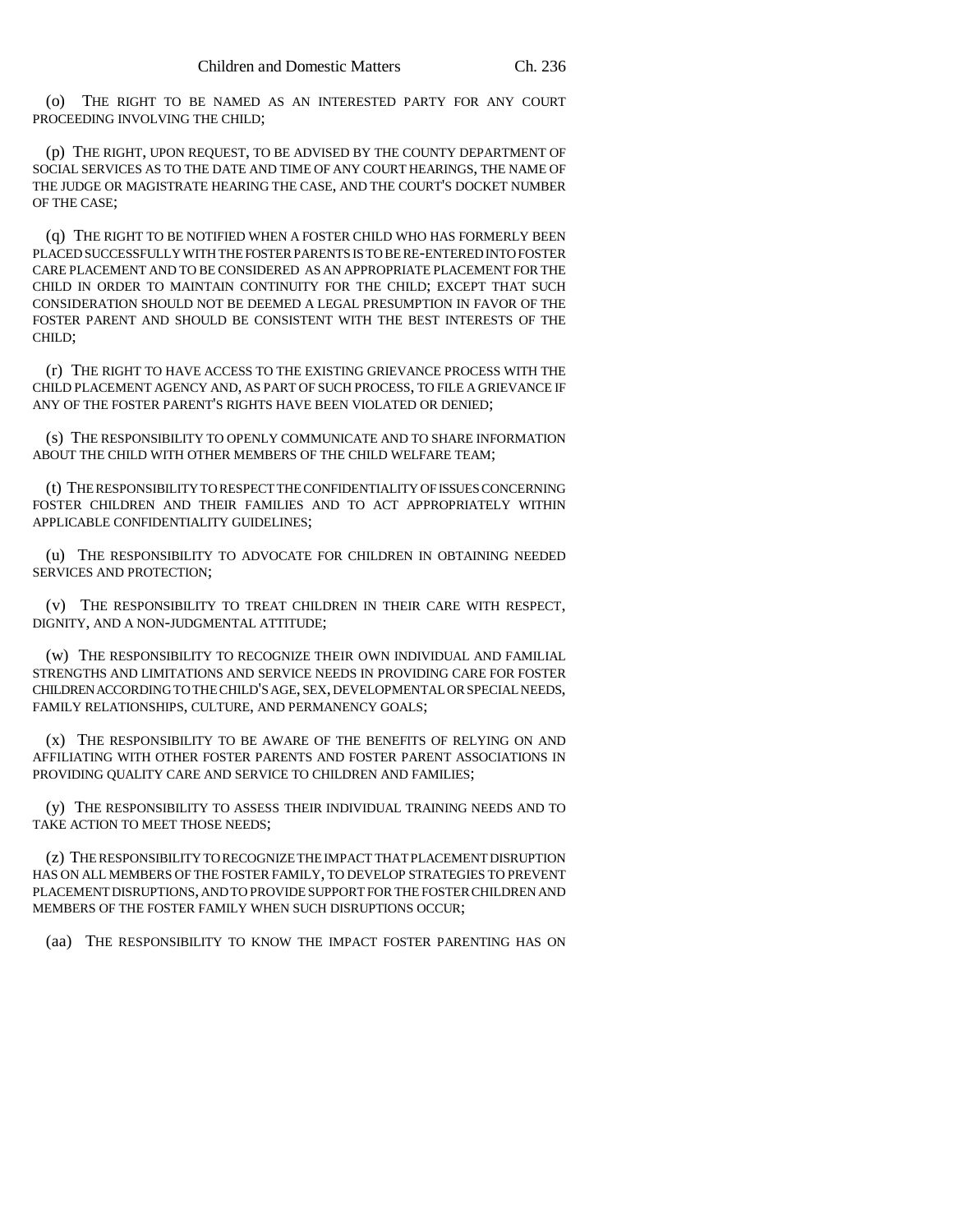## Ch. 236 Children and Domestic Matters

INDIVIDUALS AND FAMILY RELATIONSHIPS, AND TO ENDEAVOR TO MINIMIZE, AS MUCH AS POSSIBLE, ANY STRESS THAT RESULTS FROM FOSTER PARENTING;

(bb) THE RESPONSIBILITY TO KNOW THE REWARDS AND BENEFITS TO CHILDREN, PARENTS, FAMILIES, AND SOCIETY THAT COME FROM FOSTER PARENTING AND TO PROMOTE THE FOSTER PARENTING EXPERIENCE IN A POSITIVE WAY;

(cc) THE RESPONSIBILITY TO UNDERSTAND AND COMPLY WITH THE LAWS WHICH DEFINE CHILD ABUSE OR NEGLECT AND THE LEGAL PROCEDURES RELATED TO CHILD PLACEMENTS;

(dd) THE RESPONSIBILITY TO KNOW THE ROLE, RIGHTS, AND RESPONSIBILITIES OF FOSTER PARENTS AND PROFESSIONALS IN THE CHILD WELFARE SYSTEM;

(ee) THE RESPONSIBILITY TO KNOW THE CHILD WELFARE AGENCY'S POLICY REGARDING ALLEGATIONS THAT FOSTER PARENTS HAVE COMMITTED CHILD ABUSE OR NEGLECT, HOW TO PREVENT ALLEGATIONS, AND HOW TO ACCESS APPROPRIATE SUPPORT SYSTEMS SHOULD AN INVESTIGATION OCCUR;

(ff) THE RESPONSIBILITY TO KNOW THE PURPOSE OF ADMINISTRATIVE CASE REVIEWS, CLIENT SERVICE PLANS, AND COURT PROCESSES, AS WELL AS ANY FILING OR TIME REQUIREMENTS ASSOCIATED WITH SUCH PROCEEDINGS, AND TO ACTIVELY PARTICIPATE IN THEIR DESIGNATED ROLE IN SUCH PROCEEDINGS;

(gg) THE RESPONSIBILITY TO KNOW THE CHILD WELFARE AGENCY'S GRIEVANCE PROCEDURE FOR FOSTER PARENTS AND THE RIGHTS OF FOSTER PARENTS UNDER THE PROCEDURE;

(hh) THE RESPONSIBILITY TO UNDERSTAND THE IMPORTANCE OF MAINTAINING ACCURATE AND RELEVANT RECORDS REGARDING THE CHILD'S HISTORY AND PROGRESS; AND

(ii) THE RESPONSIBILITY TO BE AWARE OF AND TO FOLLOW THE STRUCTURE, PROCEDURES, AND REGULATIONS OF THE CHILD WELFARE AGENCY WITH WHICH THEY ARE AFFILIATED.

(3) IN ADDITION TO THE PRINCIPLES SET FORTH IN SUBSECTION (2) OF THIS SECTION, THE TASK FORCE SHALL EXAMINE WHETHER THE RIGHTS EXTENDED TO FOSTER PARENTS SHOULD APPLY TO PERSONS AGAINST WHOM CRIMINAL CHARGES HAVE BEEN FILED FOR CHILD ABUSE, AS SPECIFIED IN SECTION 18-6-401, C.R.S., AN UNLAWFUL SEXUAL OFFENSE, AS DEFINED IN SECTION 18-3-411 (1), C.R.S., OR ANY FELONY.

(4) ON OR BEFORE DECEMBER 1, 1995, THE STATE DEPARTMENT OF SOCIAL SERVICES SHALL SUBMIT A REPORT OF THE TASK FORCE STUDY TO THE GENERAL ASSEMBLY, WITH RECOMMENDATIONS FOR LEGISLATION.

**SECTION 2.** 19-3-303 (2), Colorado Revised Statutes, 1986 Repl. Vol., as amended, is amended to read:

**19-3-303. Definitions.** As used in this part 3, unless the context otherwise requires: